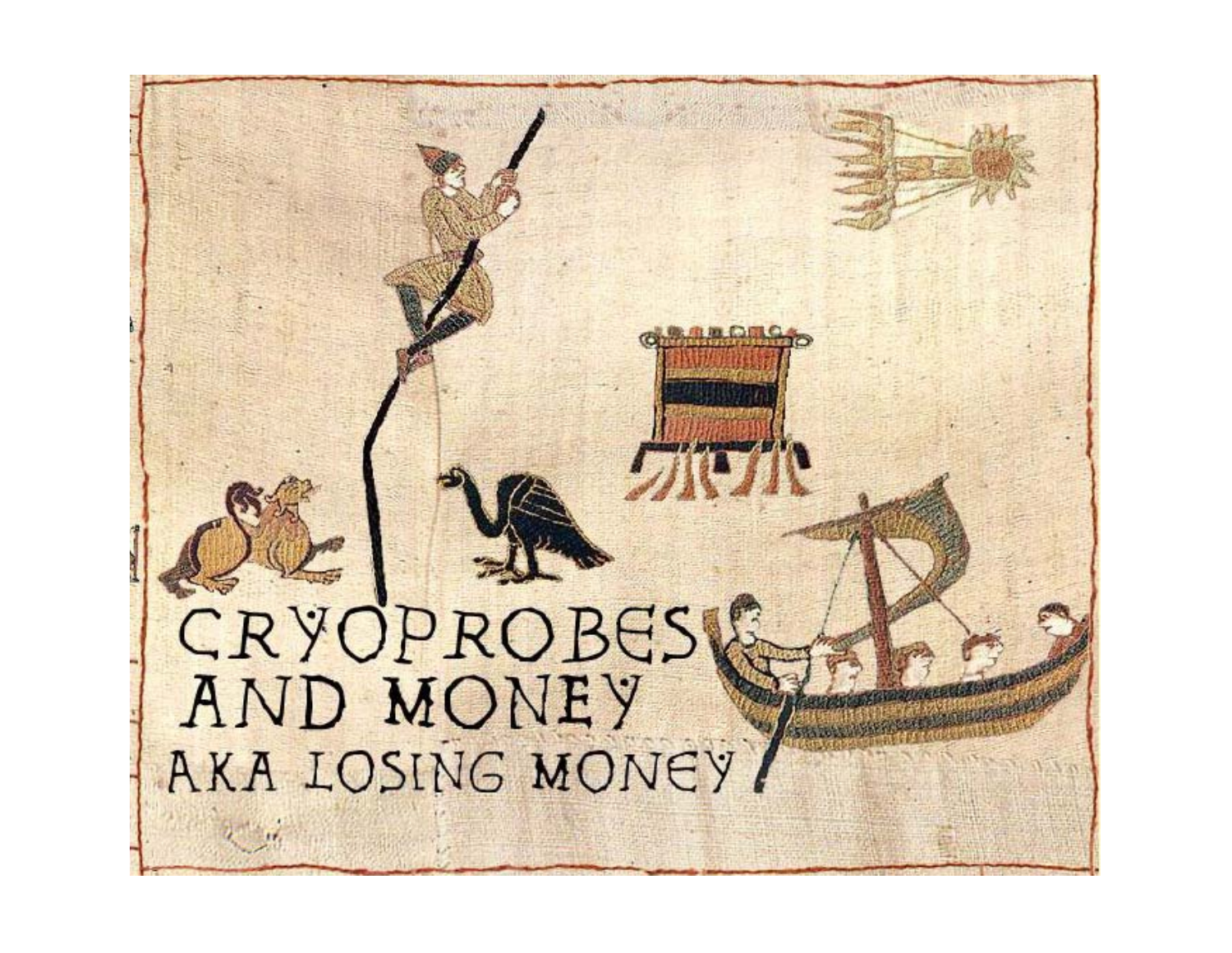#### Our cryo/cold hardware

• Bruker 500 CPDUL (March 2004)

– 1H 2800, 13C 1400

- Varian 600 triple resonance (July 2005) –1H 4700
- Bruker 800 TCI (September 2005) – 1H 8750; 13C 1100
- The impact on scheduling and work flow has been more dramatic for small molecules than for macromolecules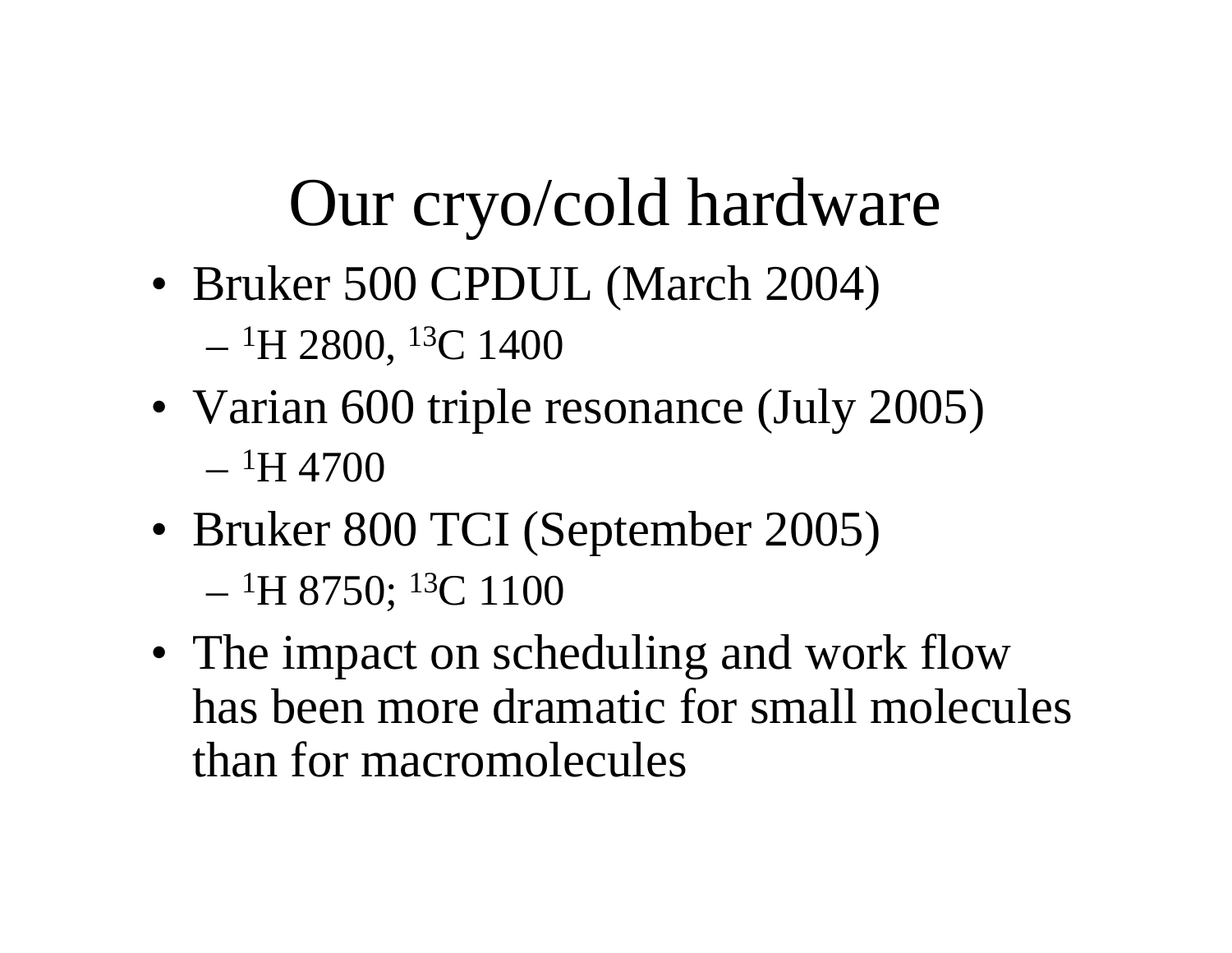# Cryoprobe operating expenses

- Cold head service
- Vacuum pumps
- Other hardware
- Probe itself (these 4 could be covered by service contract, ca. \$26-\$31K/year)
- Electricity
- Water
- Ultrapure helium
- Put another way, it's as expensive as running an 800 for a year, quite a bit more expensive than running a lower field instrument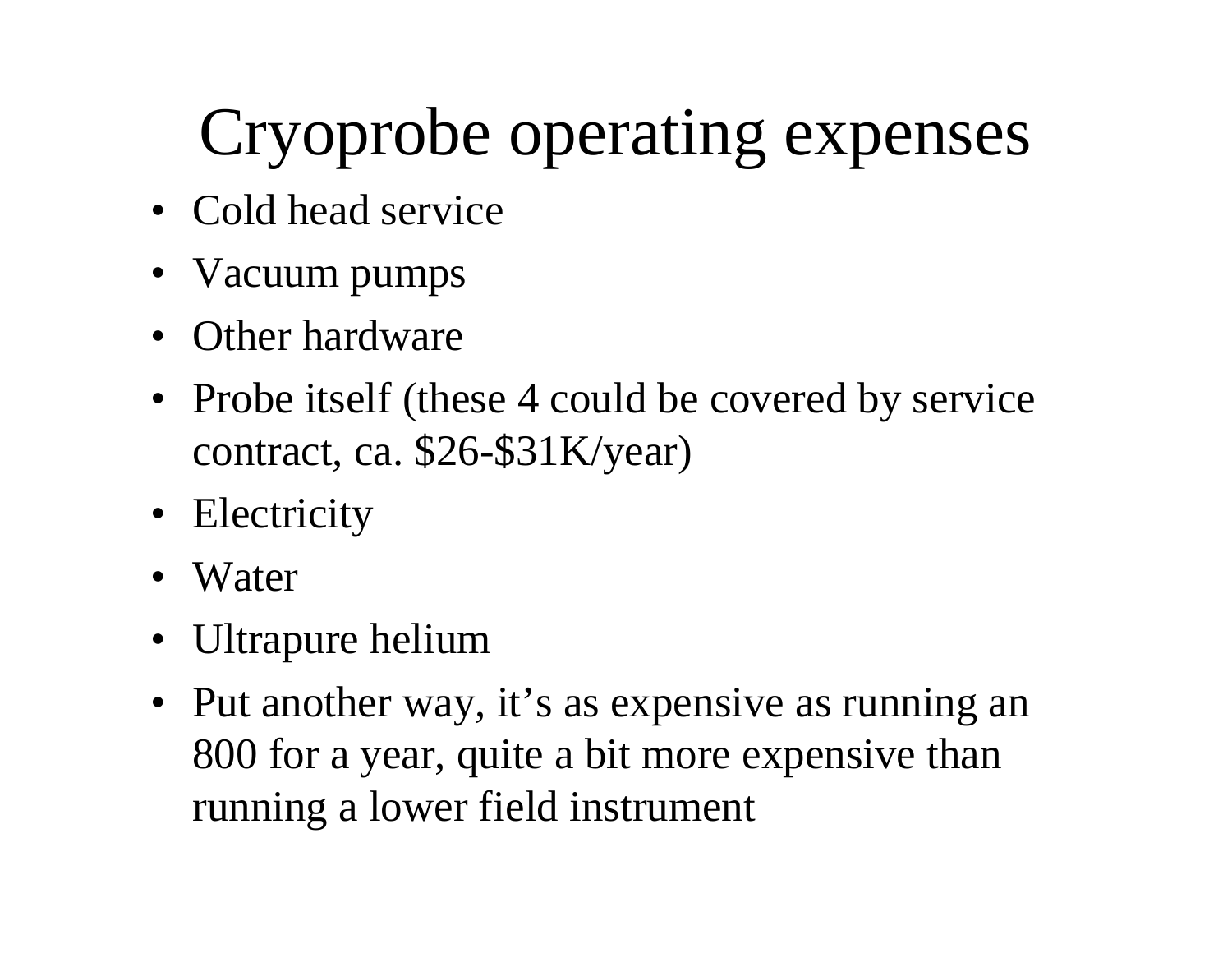# Our approach to financing cryoprobe operation

- Hourly surcharge on top of hourly charge for using the instrument
- • Uniform rate of \$4/hour on spectrometer charges ranging from \$3 to \$7/hour depending on the instrument and the time of day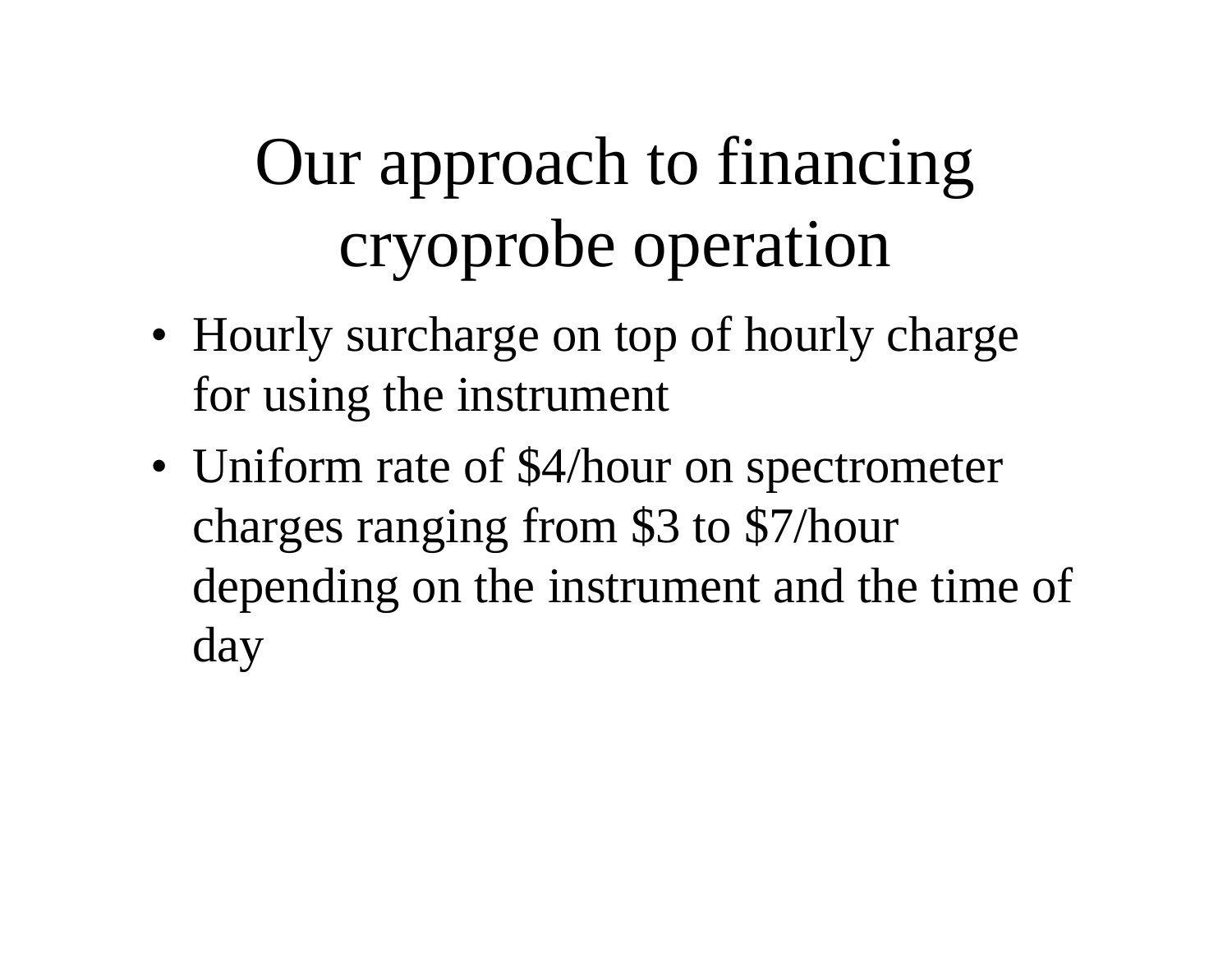# Is this a good deal for small molecule users?

- From my perspective, it is a good deal for any but the shortest experiments, e.g. a simple proton
- <sup>1</sup>H spectra cost more but the absolute amount of money is small, and quality is high
- Overt user reactions to increased charges was initially negative, even for organic samples, the **best of all possible worlds**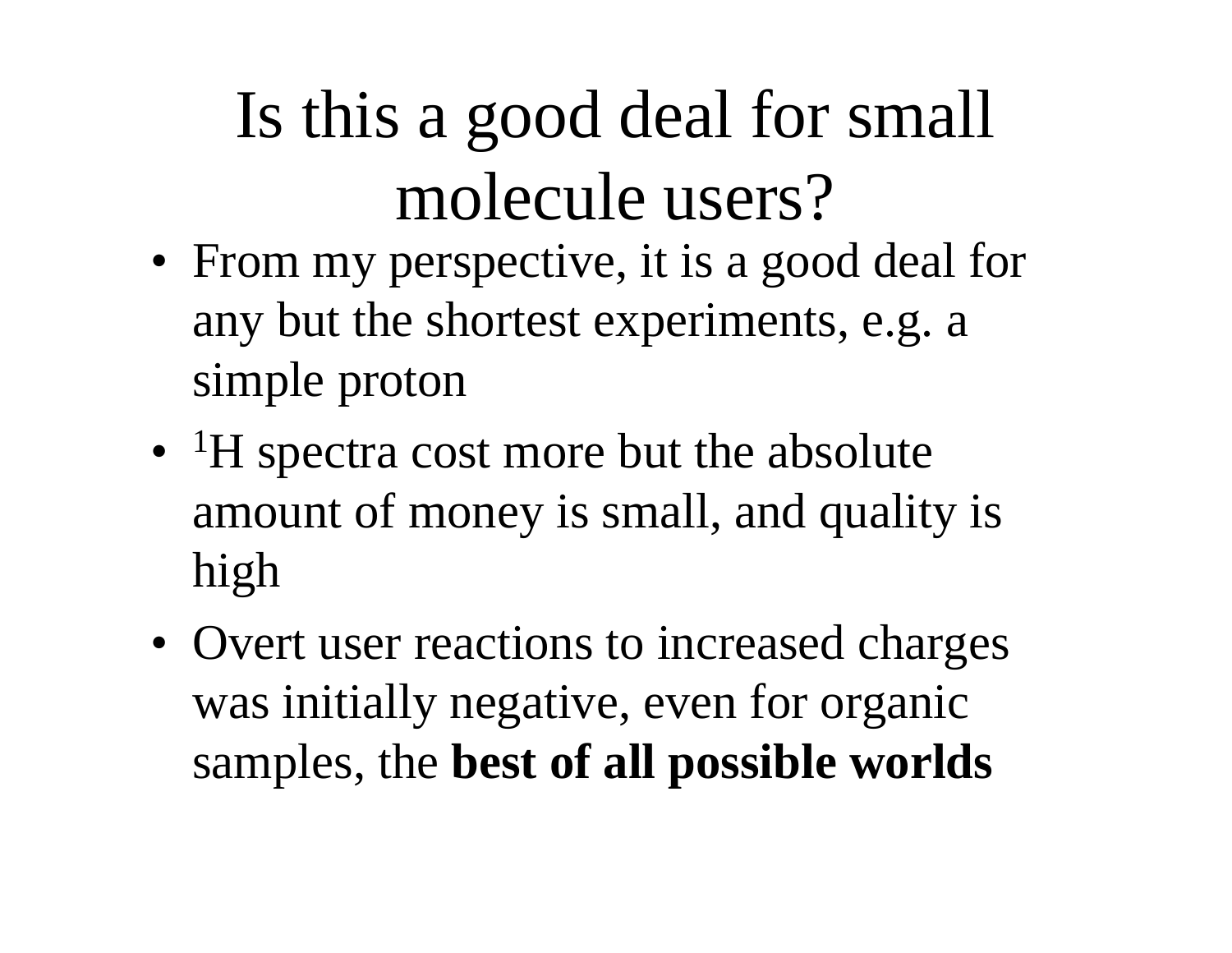# Is this a good deal for macromolecule users?

- High sensitivity experiments like HNCO aren't compressed, because the length of the experiment was set by phase cycling, not sensitivity in the warm probe. So they cost more than before, considered in isolation
- The full suite of necessary experiments includes several that are low sensitivity; many compress quite effectively to 1 phase cycle, ca. 27-32 hours instead of  $\sim$ 3 days. 11-12 days will give what used to take 21 days, for about the same cost. In that case, if there are more proteins to do, nobody loses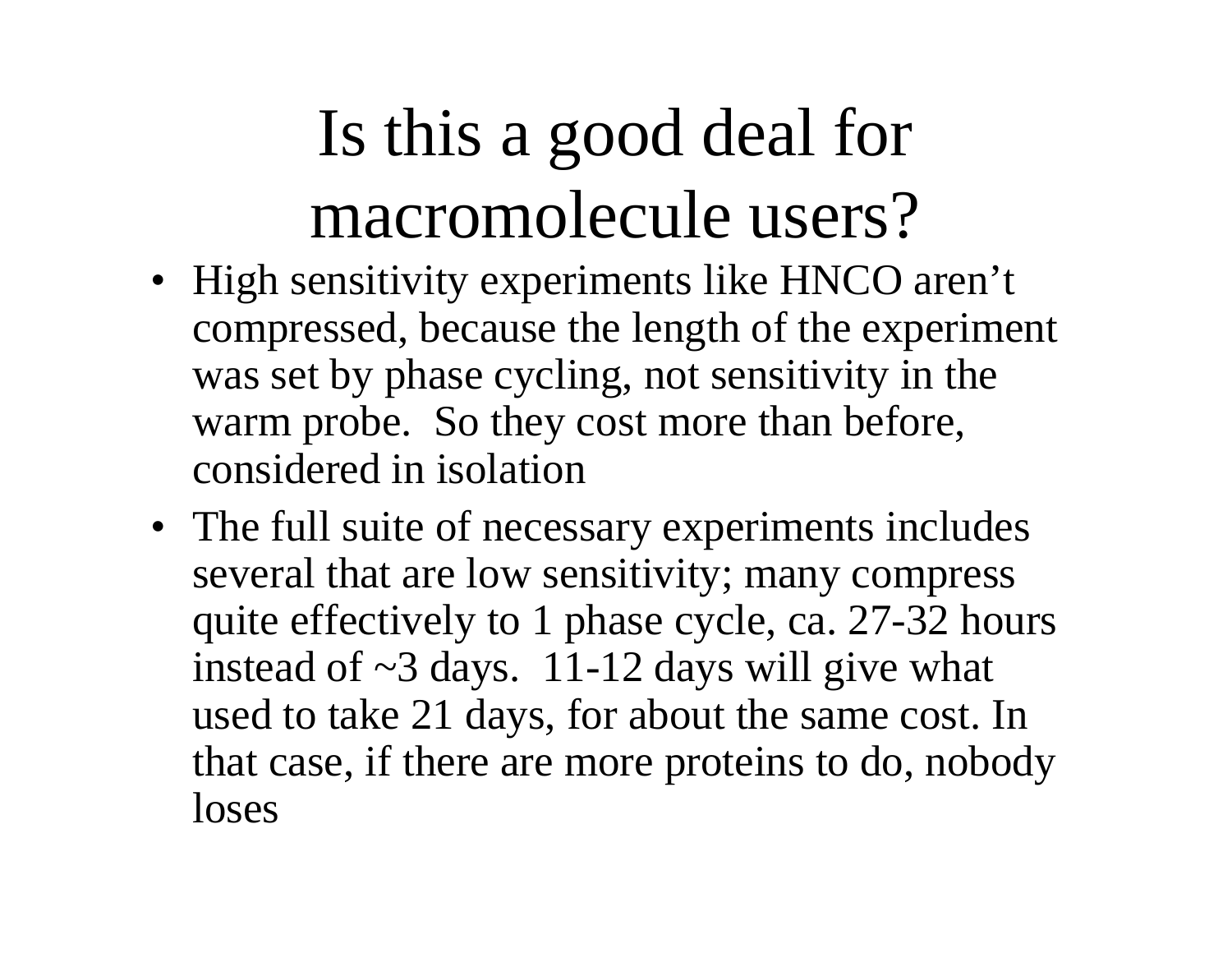### Fast methods for macromolecules

- This is somewhat speculative, because we haven't tried these yet, but the high sensitivity of the cryoprobe should work very well with shortened acquisition methods
- Now facilities need to hope there ARE more proteins to be done, because otherwise users save money, facilities lose revenue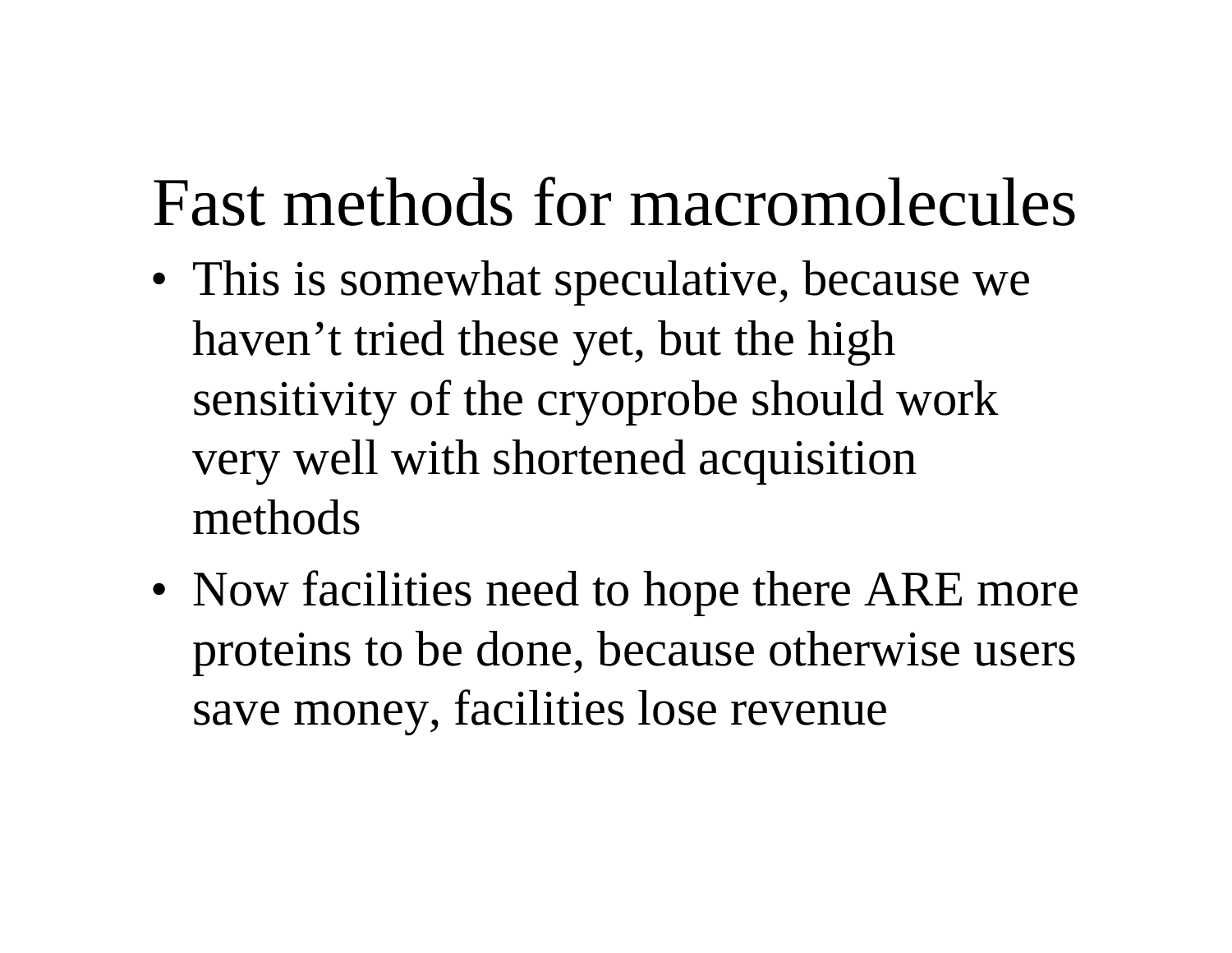### Cryoprobe and small molecule automation: the dream

- Capture 24 hour productivity and change samples as frequently as desired at any time
- Avoid having users load their own samples into the fragile probe
- Direct delivery of results to requestor by email typically within 2 hours
- Streamline the queue for walkup use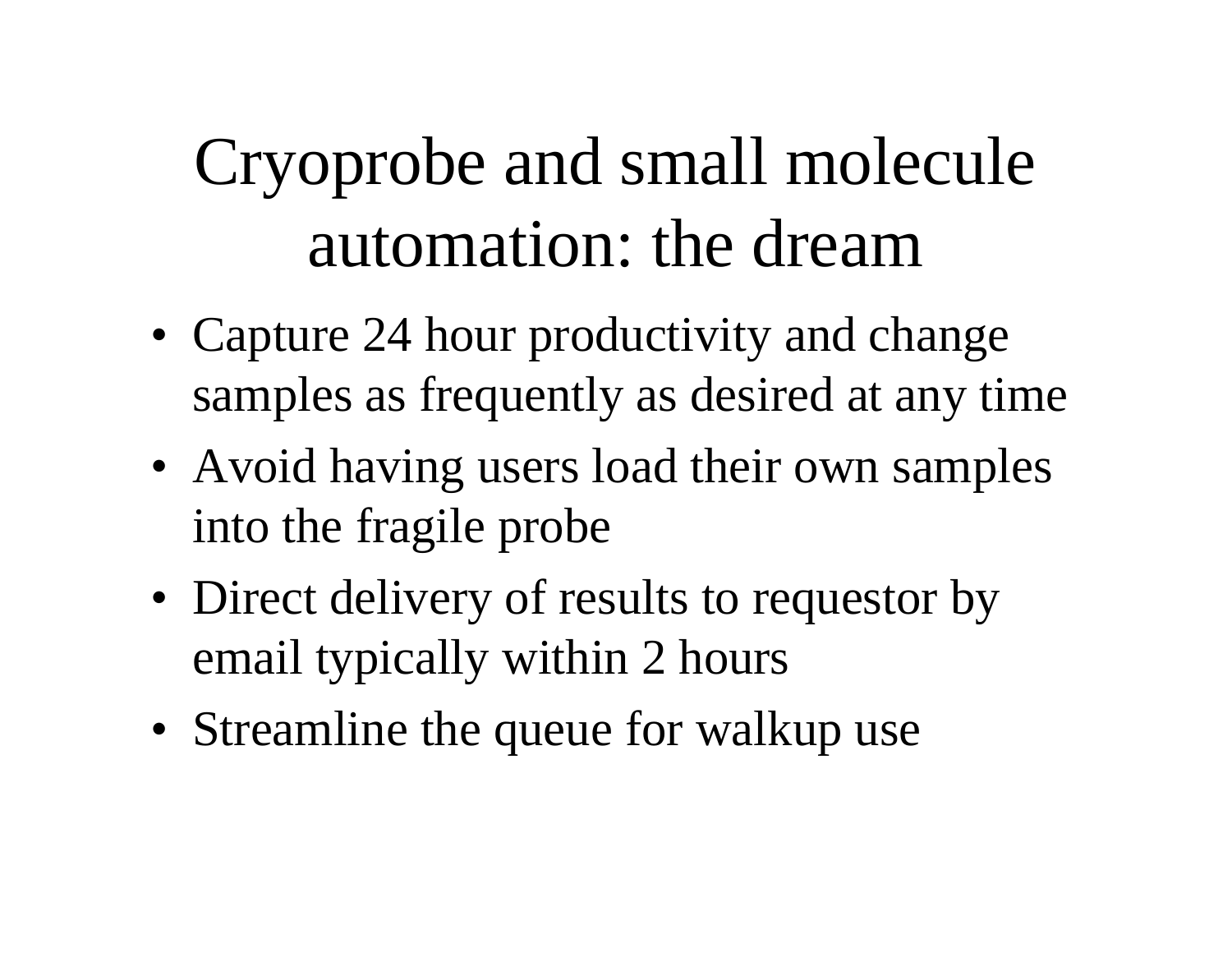# Cryoprobe and automation: the reality

- Popular with a subset of users; the majority use it infrequently or never
- Most often used to generate data that is needed as part of an analytical package but not for time sensitive results
- Users want their data plotted/integrated/ peak picked in a very specific way, and ALWAYS reprocess their data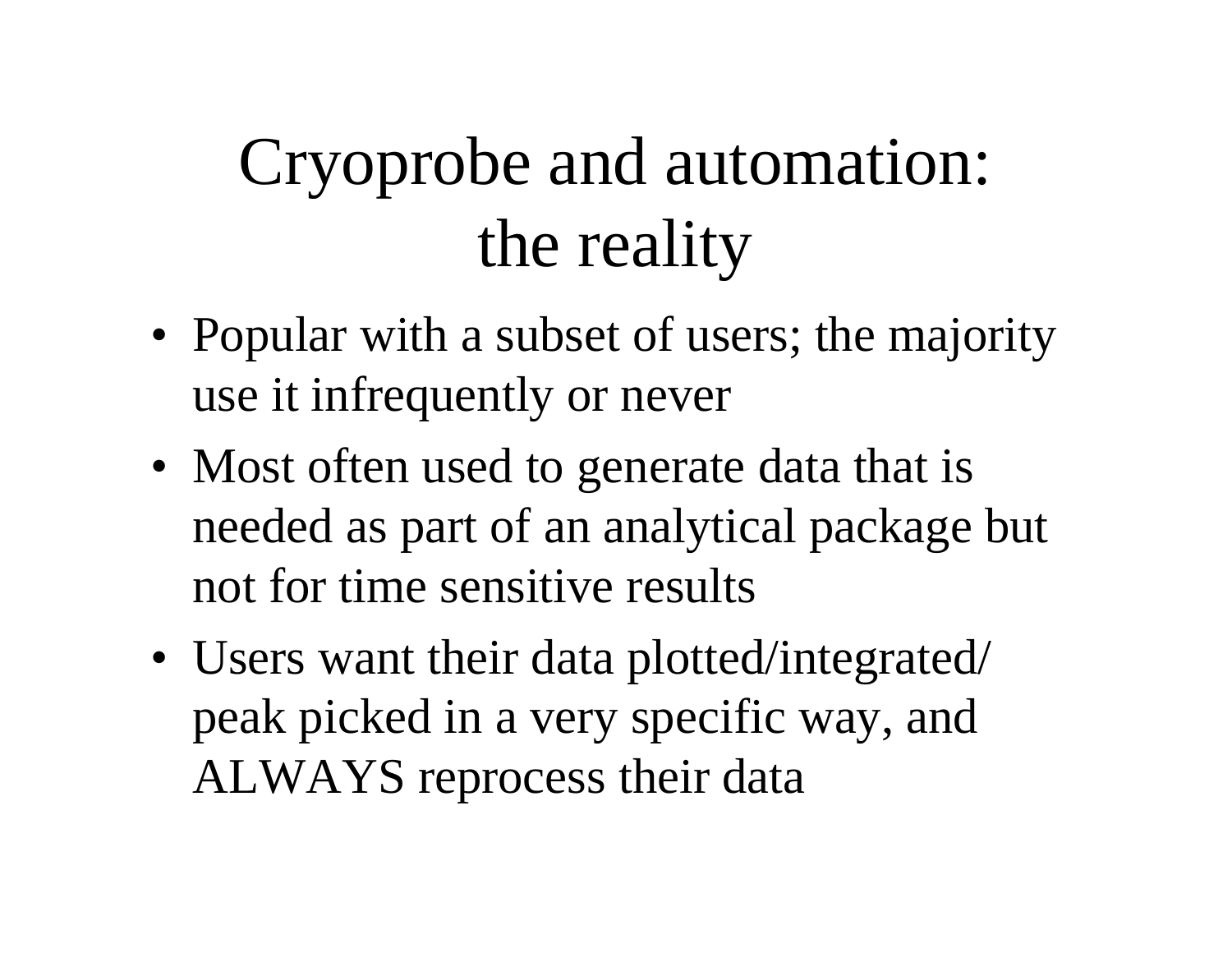# How have small molecule users adapted to the new opportunities?

- Chance to run really low sensitivity experiments like INADEQUATE, which become widely practical now (see next page): no
- Grinding out  ${}^{13}C$  spectra on small, previously impractical samples: yes (if this means the compound does not have to be resynthesized, it is a huge labor savings for the chemists)
- Inflation of S/N threshold users consider satisfactory: yes (this is where we are making back the most lost income)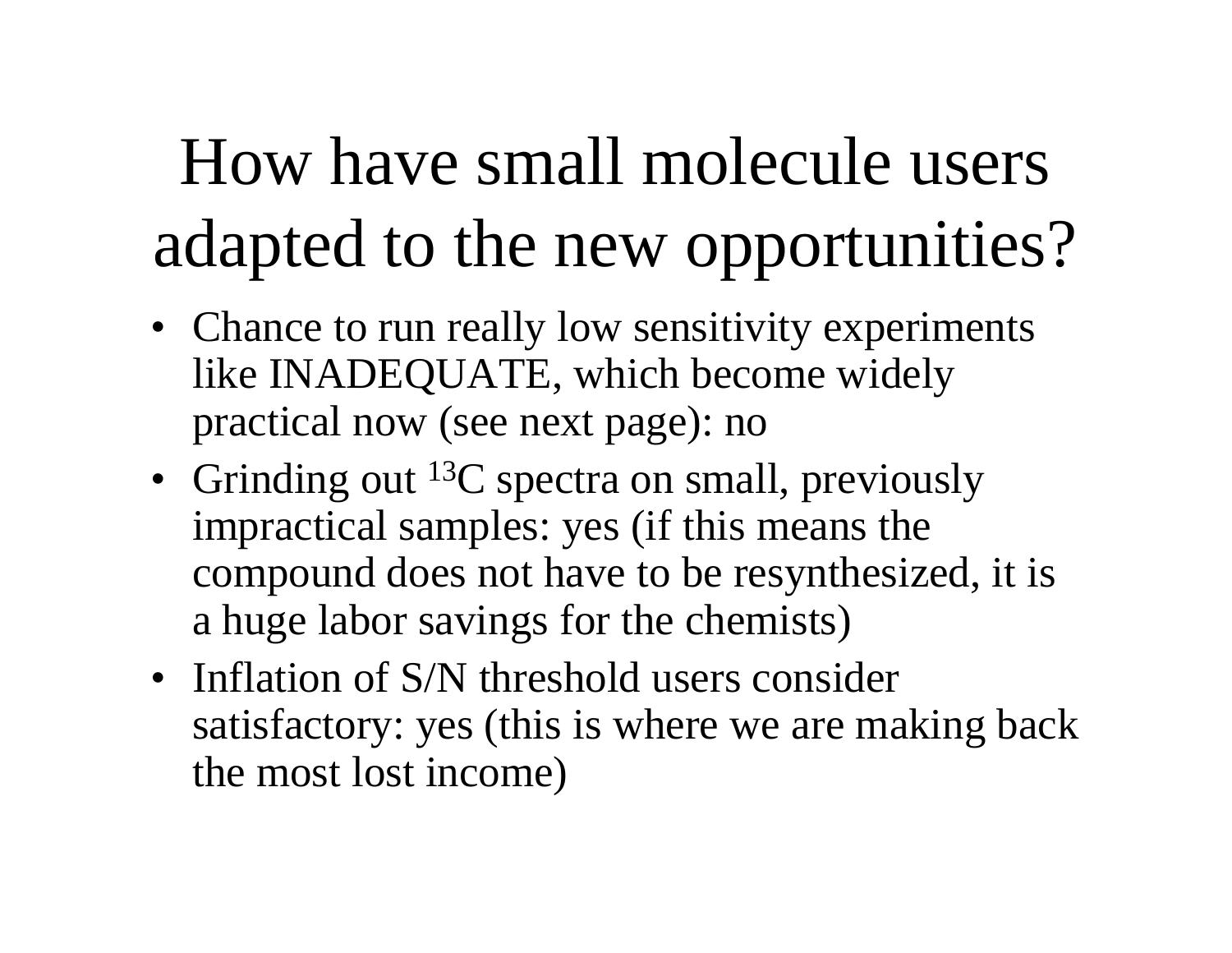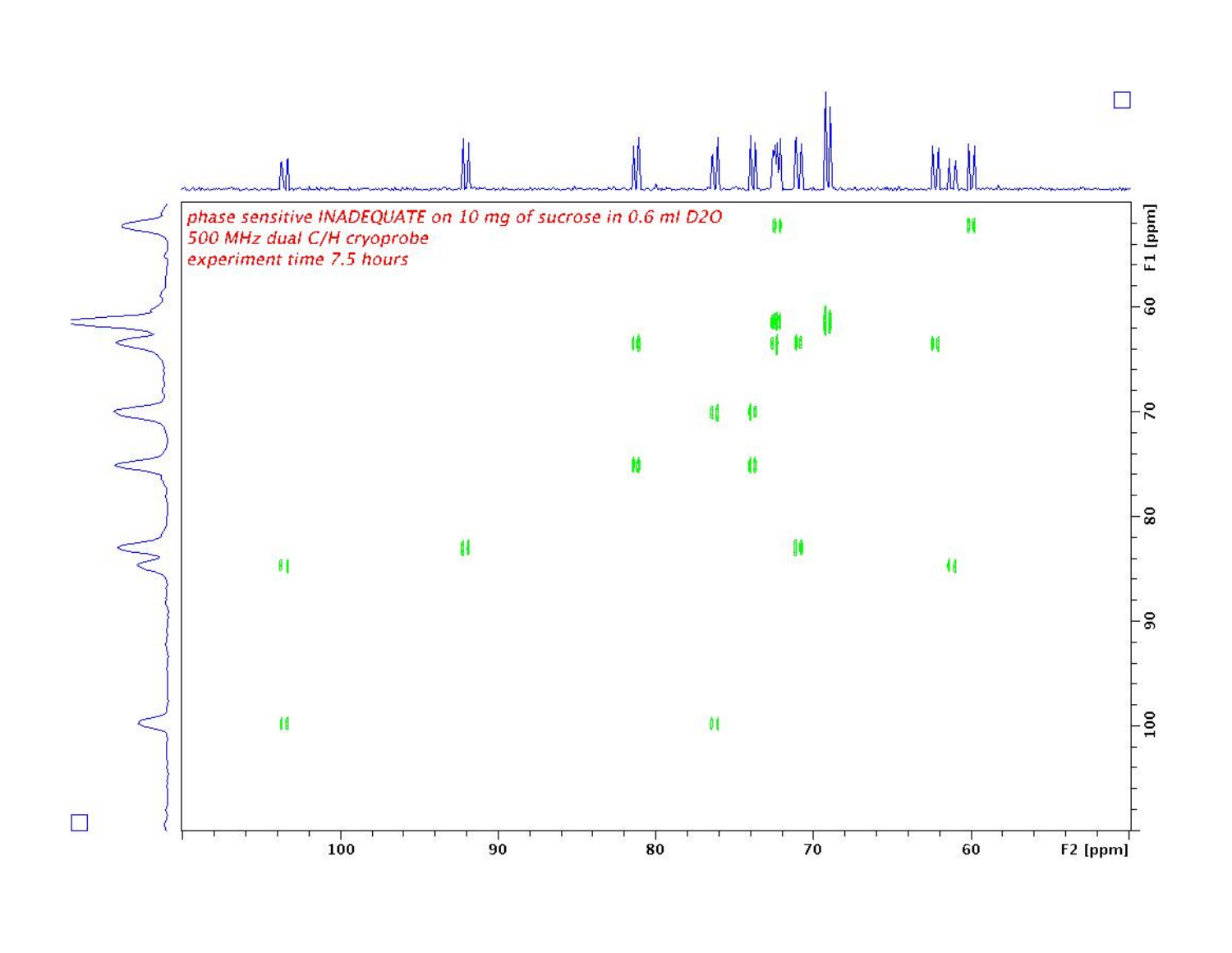#### Are we getting higher quality results?